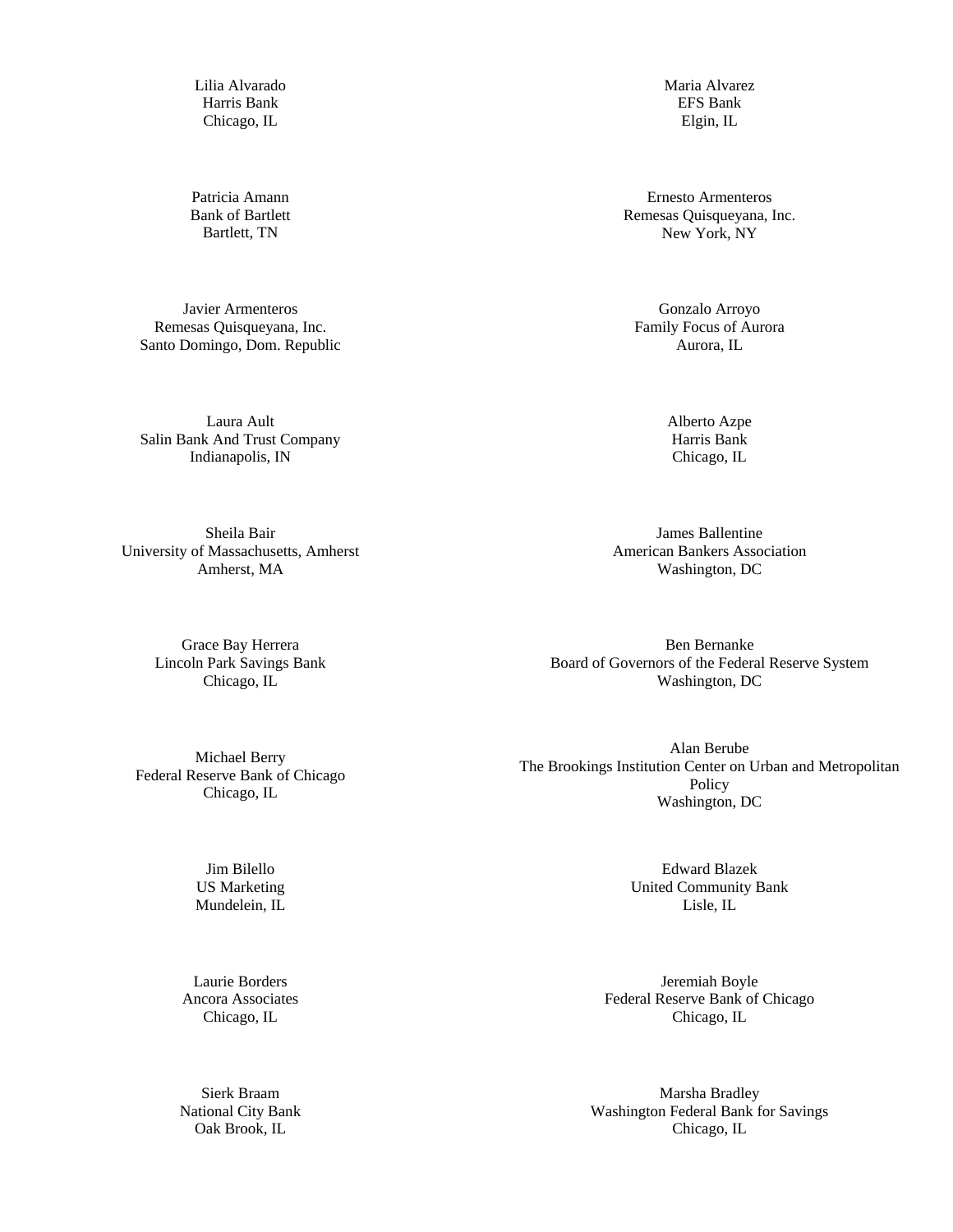Allert Brown-Gort University of Notre Dame, Institute of Latino Studies Notre Dame, IN

> Harold Byrd Bank of Bartlett Bartlett, TN

Katrina Burgess Fletcher School Medford, MA

Robert Byrd Bank of Bartlett Bartlett, TN

Virginia Carlson The Brookings Institution Center on Urban and Metropolitan Policy Washington, DC

> Sonia Cervantes Quad City Bank & Trust Davenport, IA

Mohammed Chalabi Remesas Quisqueyana, Inc. New York, NY

Eunice Chan American Metro Bank Chicago, Il

> Julie Chavez Bank of America Chicago, IL

Christy Chung Federal Reserve Bank of Philadelphia Philadelphia, PA

> Henry Cisneros American CityVista San Antonio, TX

Michelle Coussens Federal Reserve Bank of Chicago Chicago, IL

F. Cantrell Congressman Danny K. Davis, 7th District, Illinois Chicago, IL

> Laura Castro de Cortes Commercial Federal Bank Omaha, NE

Yesenia Cervantes Instituto del Progreso Latino Chicago, IL

> Madeleine Champion Bank One Chicago, IL

Tou Chang Hmong American Friendship Association Milwaukee, WI

> Erica Chianelli Lakeside Bank Chicago, IL

Margaret Chung Prairie Bank & Trust Company Bridgeview, IL

> Cheryl Cooke Fannie Mae Corporation Chicago, IL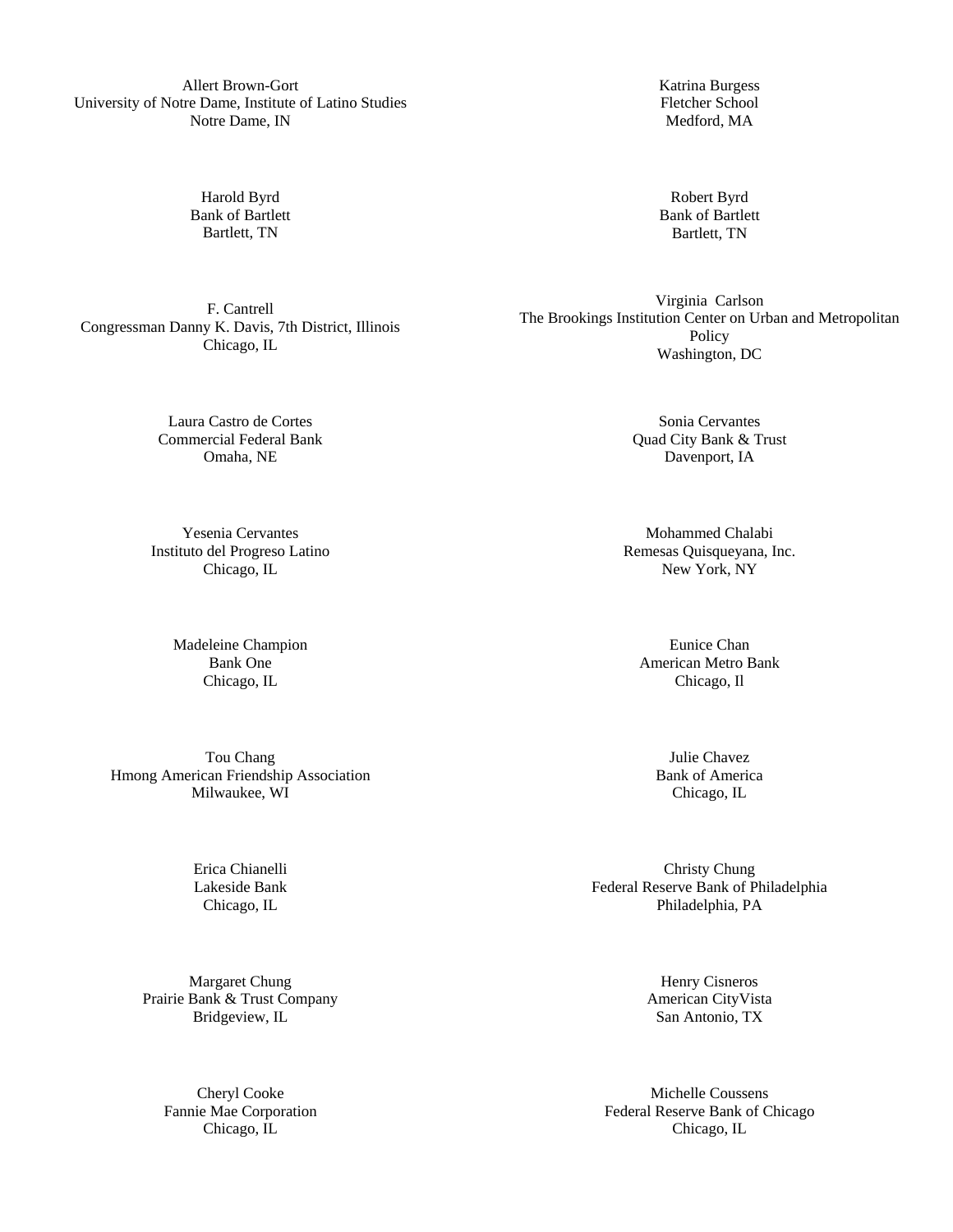Anna Culver EFS Bank Elgin, IL

Zoraima Diaz University of Texas Austin Austin, TX

Mark Doyle Second Federal Savings Bank Chicago, IL

Hilde DeWulf Lincoln Neighborhood Redevelopment Corp. Milwaukee, WI

Rosa Dominguez Council for the Spanish Speaking, Inc. Milwaukee, WI

Jim Edgar Institute for Government and Public Affairs, University of Illinois and former Governor of Illinois Urbana, IL

Charles Evans Federal Reserve Bank of Chicago Chicago, IL

Michael Frias Federal Deposit Insurance Corp., New Alliance Task Force Chicago, IL

Sam Frumkin Comptroller of the Currency Washington, DC

Mari Gallagher Metropolitan Chicago Information Center Chicago, IL

> Nathaniel Go American Metro Bank Chicago, Il

Azalia Gomez MB Financial Bank Chicago, IL

Dan Gorin Federal Reserve Board Washington, DC

William Greene New York University New York, NY

Luis Galarza-Perez DePaul University Chicago, IL

Debbie Gillum Quad City Bank & Trust Davenport, IA

Brian Goldson Grace, Kennedy Remittance Services Ltd. Kingston 5, Jamaica

> Lucia Gonzalez DePaul University Chicago, IL

David Grace World Council of Credit Unions Madison, WI

Tracy Greer U.S. Department of Justice Washington, DC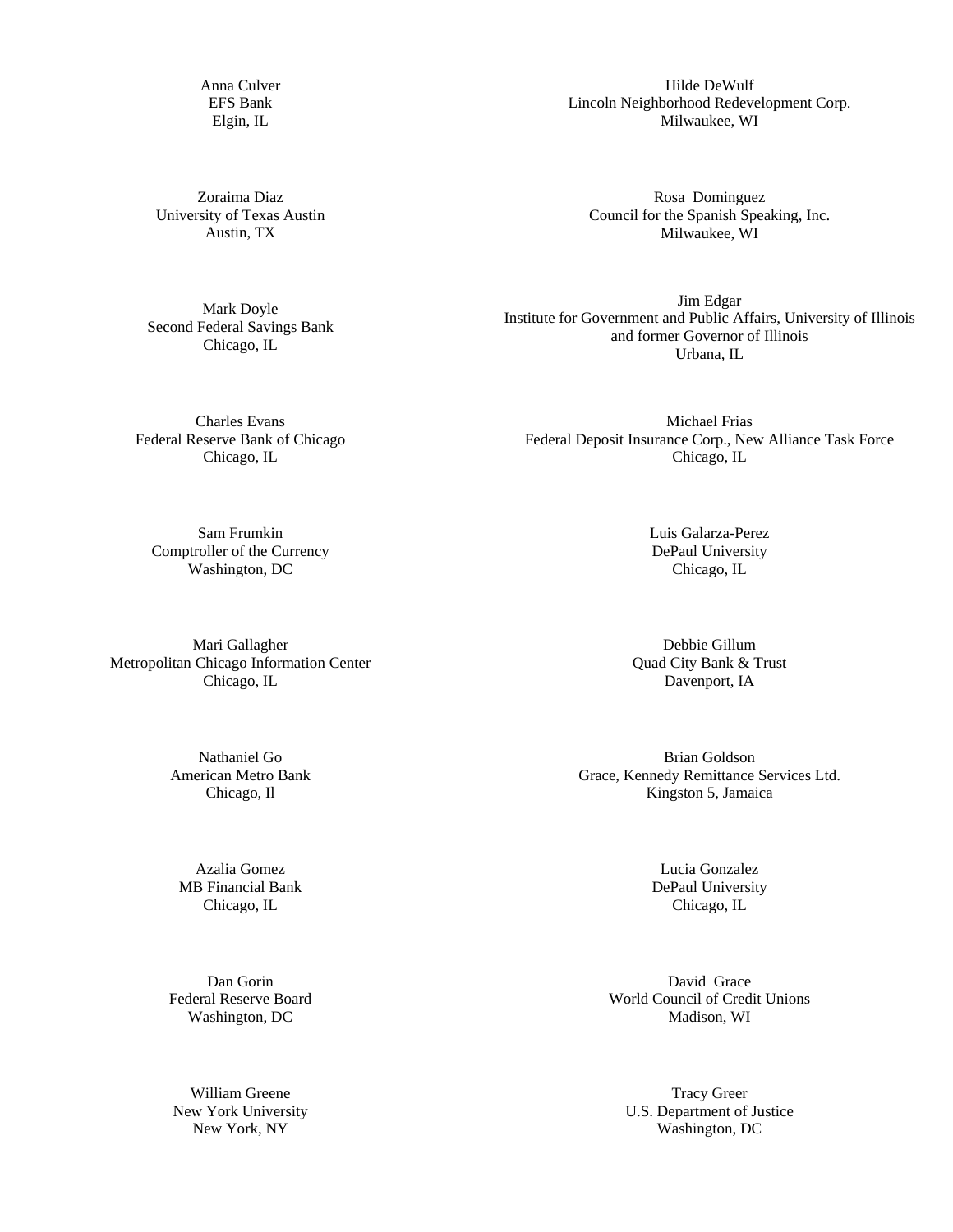David Griffith North Shore Bank Racine, WI

Sapna Gupta Chicago Metropolis 2020 Chicago, IL

Elizabeth Handlin Federal Reserve Bank of Chicago Chicago, IL

> Deborah Healy U.S. Department of Justice Washington, DC

Maria Antonia Hernandez Federal Reserve Board Washington, DC

Raul Hinojosa UCLA North American Integration and Development Center Venice, CA

Saundra Honeysett The Brookings Institution Center on Urban and Metropolitan Policy Washington, DC

> Maia Jachimowicz Migration Policy Institue Washington, DC

Tamar Jacoby Manhattan Institute New York, NY

Maria Jaramillo ACCION International Washington, DC

Sophie Guerra Bank One Dallas, TX

Nazir Gurukambal Devon Bank Chicago, IL

Cheng Hang Neighborhood Development Center, Inc. St. Paul, MN

> E. Martin Heldring Harris Bank-Glencoe Glencoe, IL

John Herrera Latino Community Credit Union Durham, NC

Jeanne Hogarth Board of Governors of the Federal Reserve System Washington , DC

> Laurene Huffman Devon Bank Chicago, Il

Linda Jacobsen MetroEdge Washington, DC

Del Januchowski Guaranty Bank SSB Brown Deer, WI

Bruce Katz Brookings Institution Center on Urban and Metropolitan Policy Washington, DC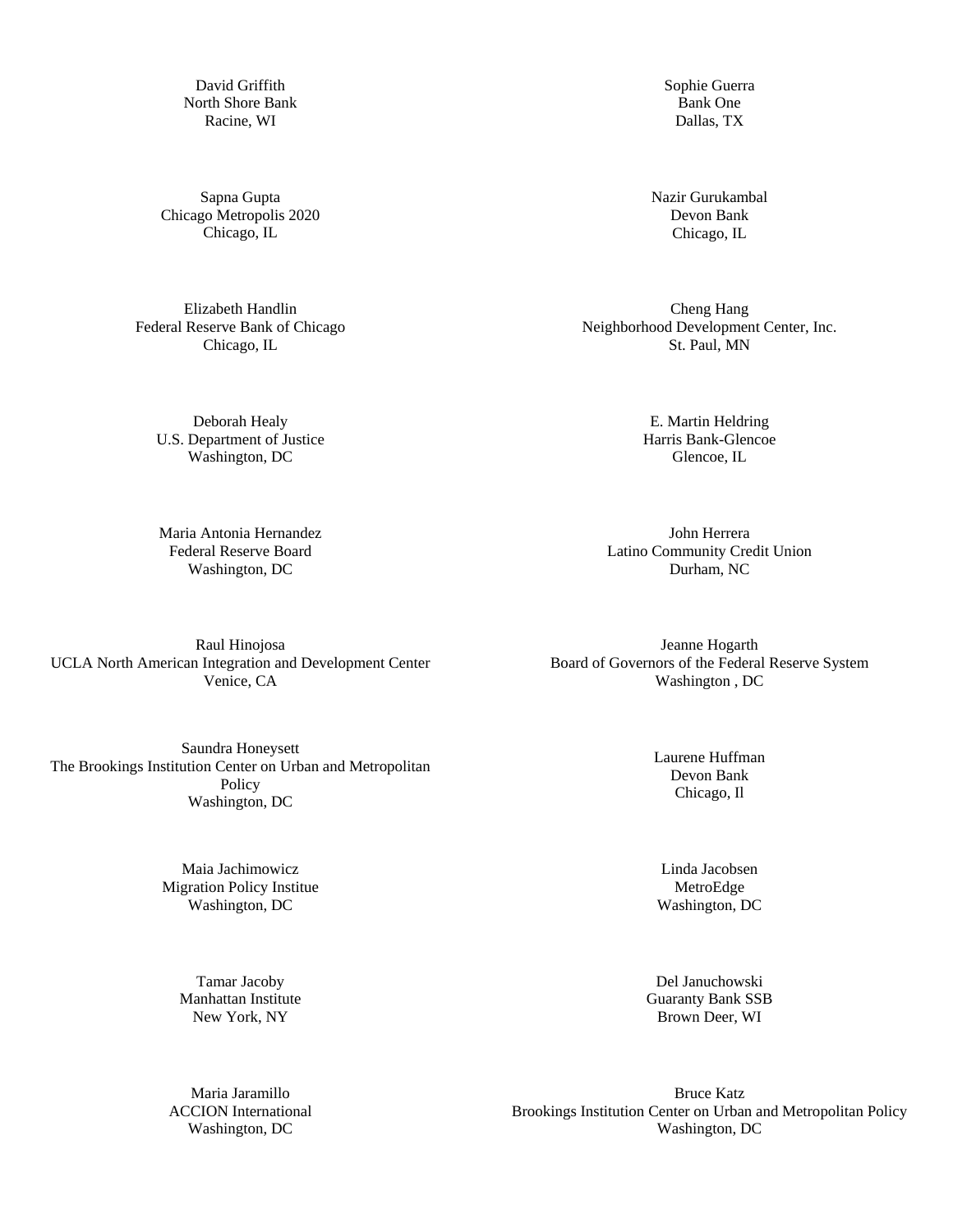Elizabeth Kelderhouse Federal Deposit Insurance Corporation Kansas City, MO

> Sherrie Kossoudji University of Michigan Ann Arbor, MI

Lloyd Kushner Platinum Community Bank Rolling Meadows, IL

Kathy Latek Heartland Alliance for Human Needs & Human Rights Chicago, IL

> David Leeney First American Bank Elk Grove, IL

Darrell Lloyd Internal Revenue Service Atlanta, GA

Richard Longworth Chicago Council on Foreign Relations Chicago, IL

> Paul Lopez Park Federal Savings Bank Chicago, IL

B. Lowell Institute for the Study of International Migration at Georgetown Univ. Washington, DC

> Annamaria Lusardi Chicago Business School Chicago, IL

Rakesh Kochhar Pew Hispanic Center Washington, DC

> Frank Kross Labe Bank Chicago, IL

Salvatore LaSpada Rockefeller Foundation New York, NY

Irene Lee Annie E. Casey Foundation Baltimore, MD

Michael Linsner Platinum Community Bank Rolling Meadows, IL

Cynthia Loew Merchants & Manufacturers Bancorp Milwaukee, WI

> Karina Lopez Mitchell Bank Milwaukee, WI

Maria Lopez Vento Helen Bader Foundation Milwaukee, WI

> Claudia Lucero Durango Unido Chicago, IL

Ken Lyons First National Bank Omaha Omaha, NE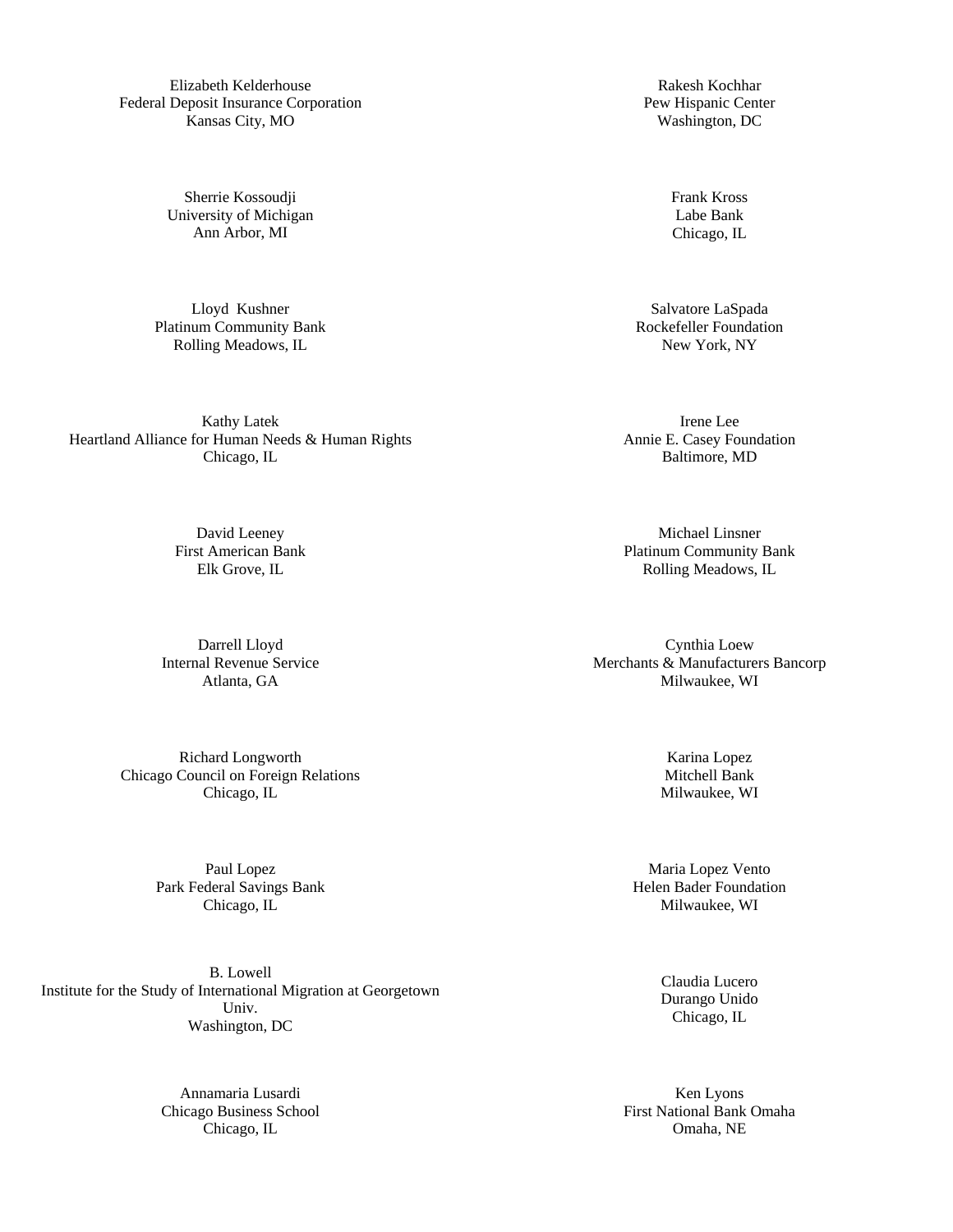Bridget Mallon Internal Revenue Service Washington, DC

Endang Mardeyani Consulate General of Indonesia Chicago, IL

David Marzahl Center for Economic Progress Chicago, IL

Patricia Maza-Pittsford Consulate of El Salvador Chicago, IL

Pyong Gap Min Queens College and the Graduate Center of the City Univ. of NY Flushing, NY

> Olivia Moore British Consulate General Chicago, IL

Michael Moskow Federal Reserve Bank of Chicago Chicago, IL

Brenda Muniz National Council of La Raza Washington, DC

> Fernando Neri CFSI - Shorebank Chicago, IL

Heather O'Donnell Heartland Human Care Services Chicago, IL

James Maloney Mitchell Bank of Milwaukee Milwaukee, WI

> Brenda Marquardt WHEDA Milwaukee, WI

Bradford Mayer American Chartered Bank Chicago, IL

Margaret McCormick Minsky, McCormick & Hallagan, P.C. Chicago, IL

> Charlotte Moore MGIC Milwaukee, WI

Ann Morse National Conference of State Legislators Washington, DC

> Kirsten Moy The Aspen Institute Washington, DC

David Myhre Ford Foundation - Mexico New York, NY

Cindy Nieves Commercial Federal Bank Omaha, NE

Nina Olson Internal Revenue Service Washington, DC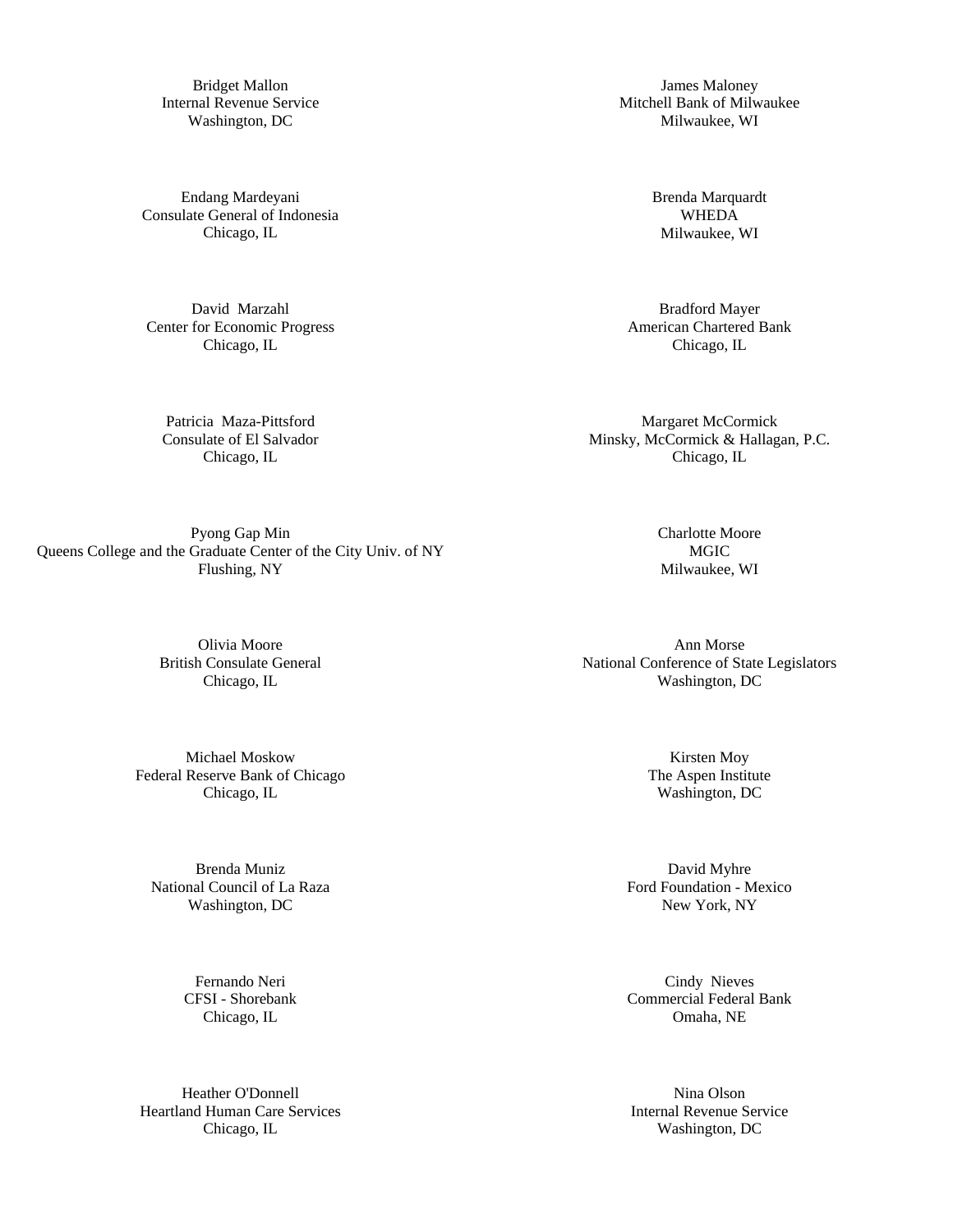Sharon O'Regan Canadian Foundation for the Americas (FOCAL) Ottowa, Ontario

> Pia Orrenius Federal Reserve Bank of Dallas Dallas, TX

O. Owen Center for Economic Progress Chicago, IL

Anna Paulson Federal Reserve Bank of Chicago Chicago, IL

Una Osili Indiana University-Purdue University at Indianapolis Indianapolis, IN

Manuel Orozco Institute for the Study of International Migration at Georgetown Univ. Washington, DC

> Erika Pardo Consulate General of Mexico Chicago, IL

Brayan Peralta Visa International, Latin America and the Caribbean Miami, FL

> Laurie Peterson National City Bloomington, IL

Carlos Ponce The Jesus Guadalupe Foundation Warrenville, IL

Marie Ramos Annie E. Casey Foundation Baltimore, MD

Raul Raymundo The Resurrection Project Chicago, IL

> Oboi Reed Citibank Chicago, IL

Gloria Reynolds Bank One, N.A. Dallas, TX

Norma Polanco Humboldt Park Economic Development Corporation Chicago, IL

> Shirley Ponce Notre Dame Federal Credit Union South Bend, IN

Dory Rand Sargent Shriver National Center on Poverty Law Chicago, IL

> Julia Reade Federal Reserve Bank of Boston Boston, MA

Erik Reedy Ewing Marion Kauffman Foundation Kansas City, MS

Alice Perez US Bank Roseville, CA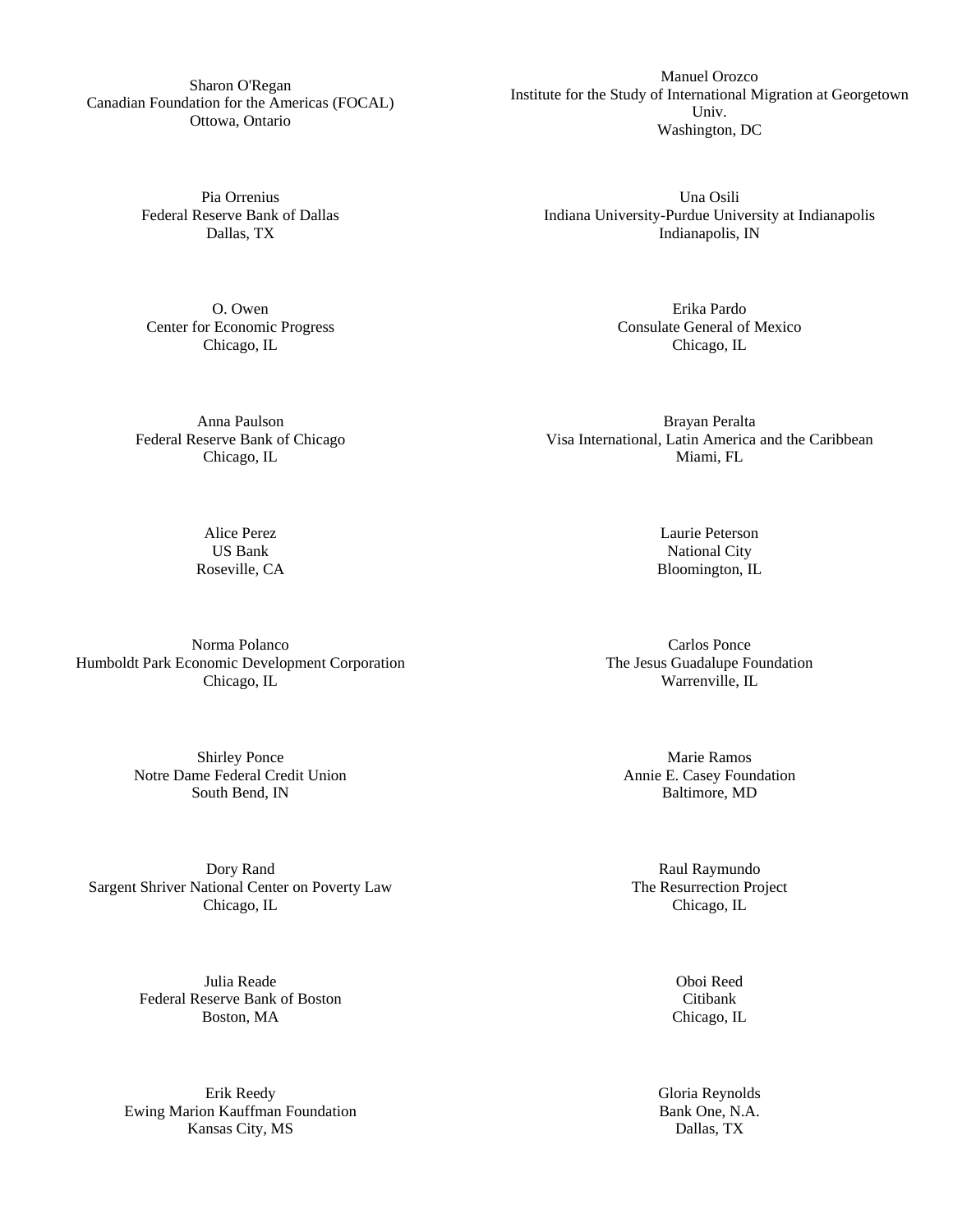Sherrie Rhine Federal Reserve Bank of New York New York, NY

> Gwen Robinson Annie E. Casey Foundation Baltimore, MD

Donna Rockin Duman Microenterprise Center and Loan Fund Chicago, IL

> Jose Rodriguez University of Texas Austin Austin, TX

Milton Rodriqguez The Resurrection Project Chicago, IL

Vong Ross Cambodian Mutual Assistance Loewll, MA

> Efrain Saavedra Consulate of Peru Chicago, IL

Juan Salgado Instituto del Progreso Latino Chicago, IL

Cecilia Salinas North Side Community Federal Credit Union Chicago, IL

Andrew Schoenholtz Institute for Government and Public Affairs, University of Illinois Washington, DC

Nicholas Robertson National Council for La Raza Chicago, IL

Barbara Robles LBJ School of Public Affairs and University of Texas Austin, TX

Eddie Rodriguez Neighborhood Housing Services of America Oakland, CA

> Maria Elena Rodriguez Mexican Town

Rogelio Rojas Consulate General of Mexico Chicago, IL

> Gil Ruman Citibank, N.A. Long Island City, NY

Carlos Sada Consul General of Mexico Chicago, IL

Sandra Salgado The Resurrection Project Chicago, IL

Salvador Sandoval The Resurrection Project Chicago, IL

> John Schultz WHEDA Milwaukee, WI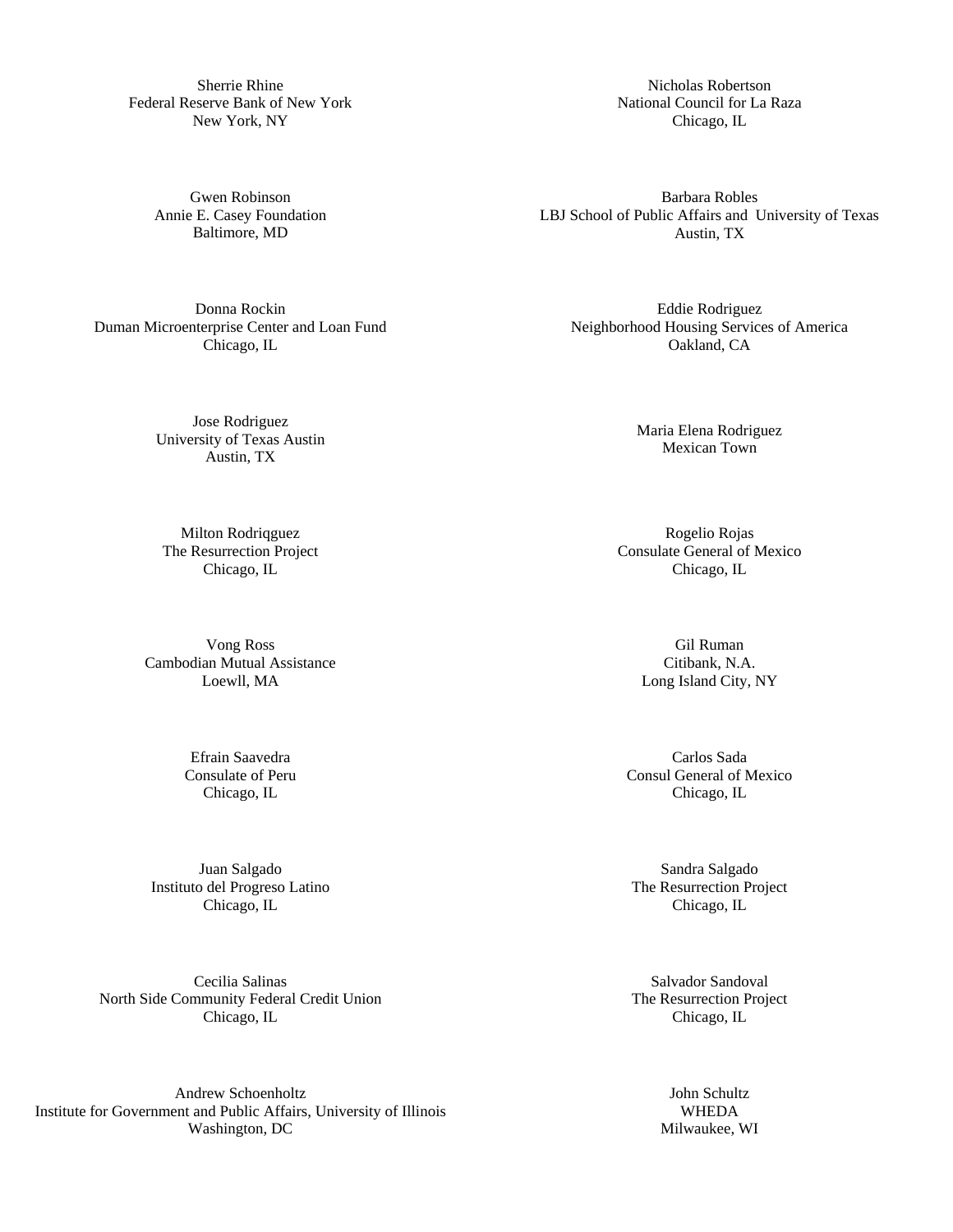Todd Sears Indianapolis Neighborhood Housing Partnership Indianapolis, IN

> Rick Shaheen Bancomer Transfer Services, Inc. Houston, TX

> > Karen Shawcross Bank of America Portland, OR

Sarah Shumate Jane Addams Resource Corporation Chicago, IL

Audrey Singer The Brookings Institution Center on Urban and Metropolitan Policy Washington, DC

> Dora Smith Bank of Bartlett Bartlett, TN

Jeremy Smith USAID Brownsville, TX

Rebecca Sohmer The Brookings Institution Center on Urban and Metropolitan Policy Washington, DC

> Bertrand Sosa NetSpend Corporation Austin, TX

> > Karen Stein Boat People SOS Falls Church , VA

Jose Segura The Resurrection Project Chicago, IL

Amy Shannon Enlaces America-Heartland Alliance Chicago, IL

> Janna Sherman Independent Consultant

Alejandro Silva Evans Food Group Ltd. Chicago, IL

Linda Singer Appleseed Foundation Washington, DC

Geoff Smith Woodstock Institute Chicago, IL

Marvin Smith Federal Reserve Bank of Philadelphia Philadelphia, PA

> Tova Solo World Bank Washington, DC

Suzi Sosa All-Access Foundation Austin, TX

> Frederick Stupen Goodcity, NFP Chicago, IL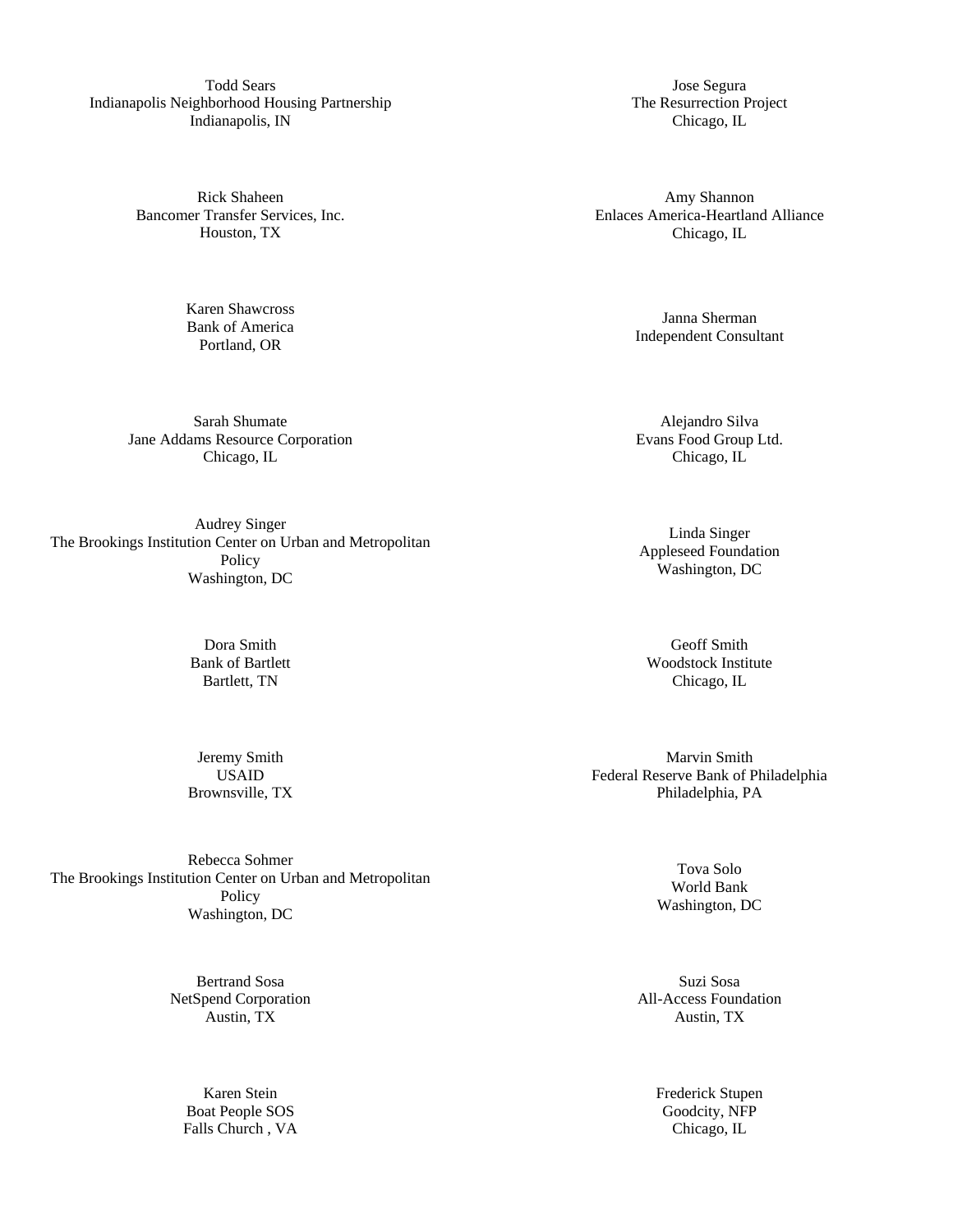Sabrina Su Federal Reserve Bank of New York New York, NY

Wei Sun University of Notre Dame, Institute for Latino Studies Notre Dame, IN

> Maureen Szutarski Fannie Mae Detroit, MI

Jennifer Tescher Center for Financial Services Innovation at ShoreBank Chicago, IL

> Brenda Tharpe Federal Deposit Insurance Corporation Chicago, IL

> > Karen Tober Internal Revenue Service Washington, DC

> > > Jorge Toro SalesOrbit St. Louis, MO

Maude Toussaint-Comeau Federal Reserve Bank of Chicago Chicago, IL

Mario Tujillo Vigo Remittance Corporation Sunrise, FL

Sal Valadez Universal Purpose Group Warrenville, IL

Daniel Sullivan City of Chicago Chicago, IL

Roberto Suro Pew Hispanic Center Washington , DC

Christopher Tan ShoreBank Advisory Services Chicago, IL

William Testa Federal Reserve Bank of Chicago Chicago, IL

> John Thomason Freddie Mac Chicago, IL

Richard Todd Federal Reserve Bank of Minneapolis Minneapolis, MN

Ruben Torres Bancomer Transfer Services, Inc. Houston, TX

Linda Tovar M&I Marshall And Ilsley Bank Milwaukee, WI

> Nancy Ulrich First Midwest Bank Davenport, IA

Jose Velazquez Latino Memphis Memphis , TN